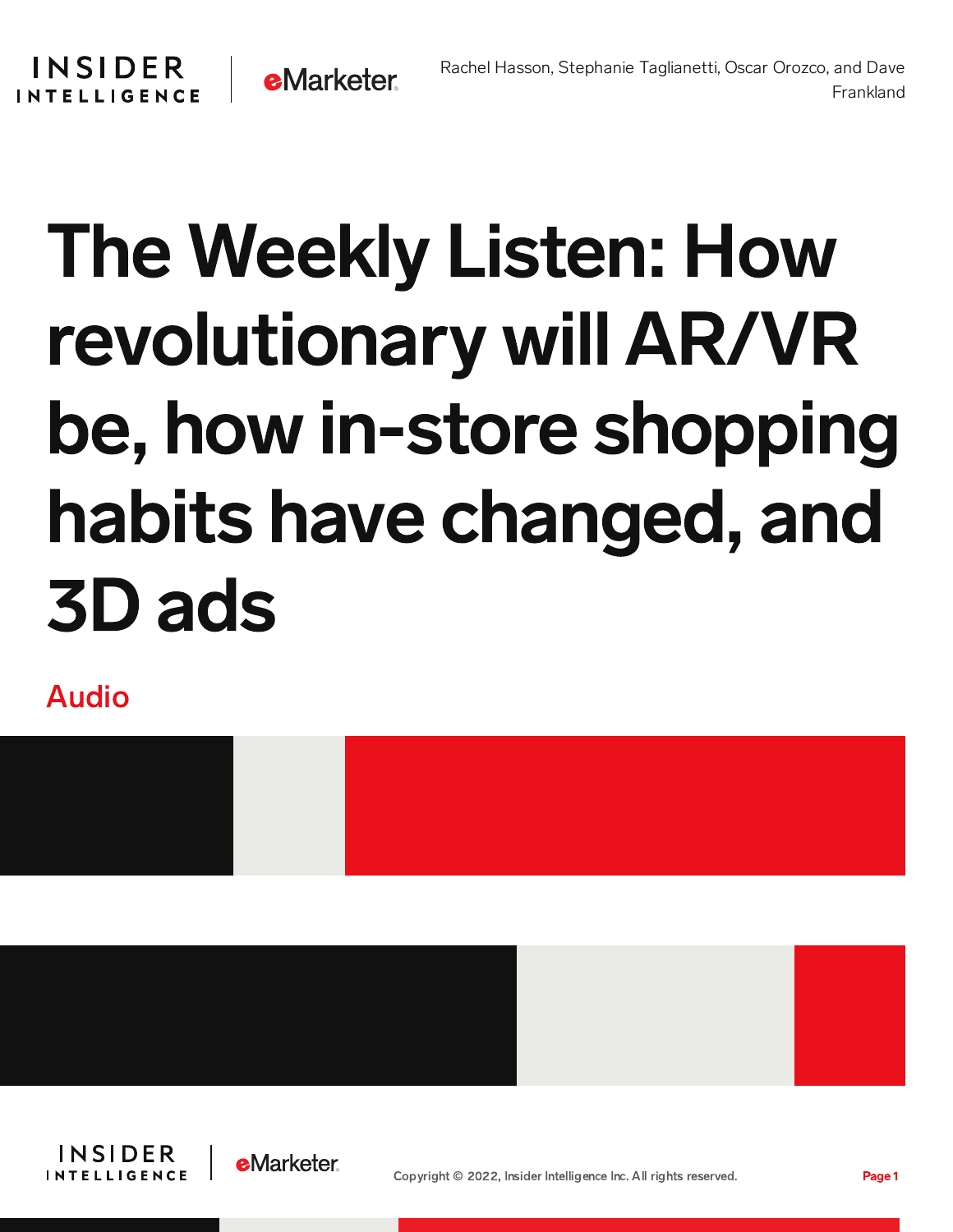On today's episode, we discuss whether augmented reality (AR) and virtual reality (VR) will rival the smartphone as the next big platform, the impact of 3D advertising, how in-store shopping habits have changed, whether there really is an attention economy slowdown, what to do about inflation, an unpopular opinion about video chats, which way people fold their arms, and more. Tune in to the discussion with our senior director of Briefings Stephanie Taglianetti, director of forecasting Oscar Orozco, and analyst Dave Frankland.



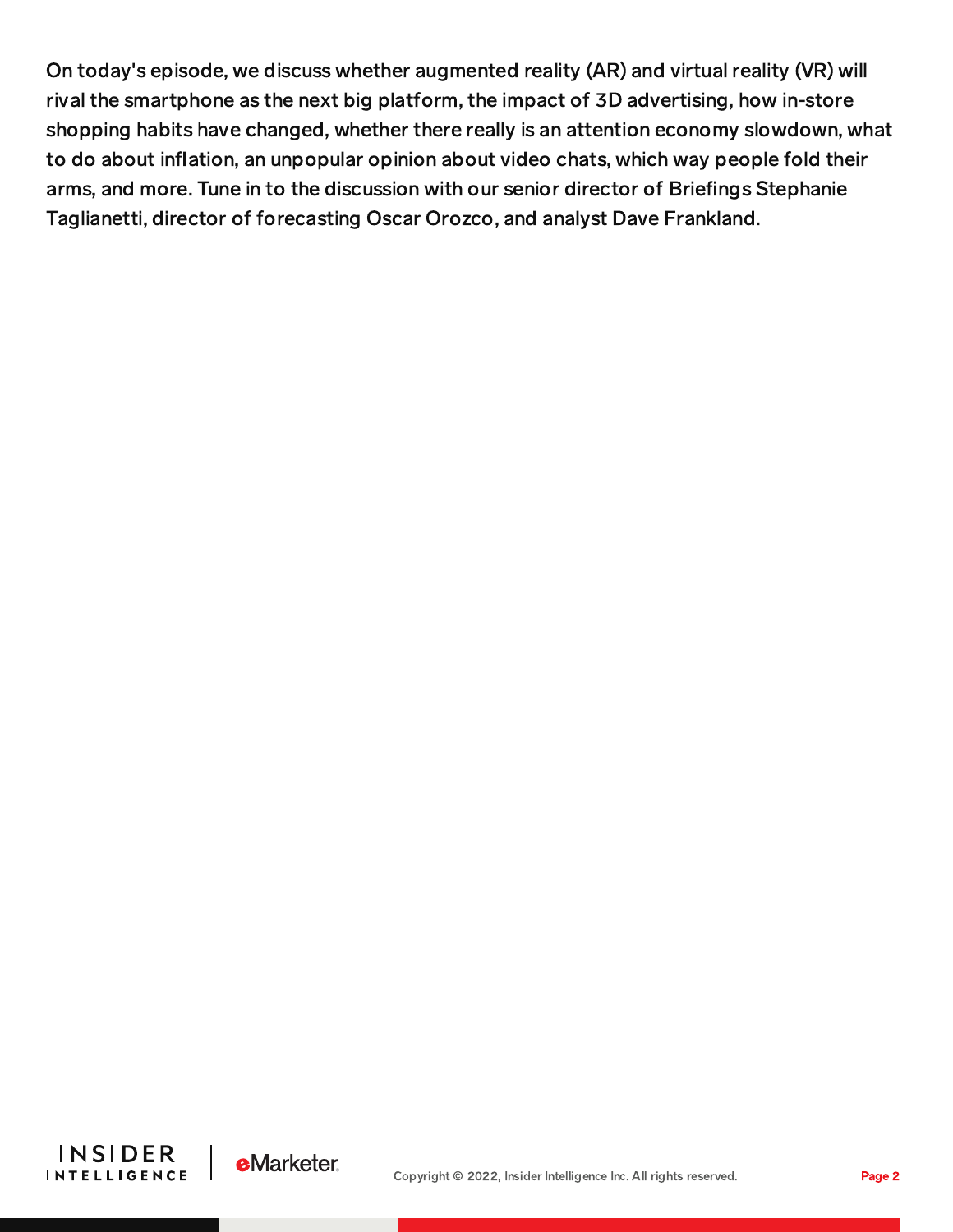

Subscribe to the "Behind the Numbers" podcast on [SoundCloud](https://soundcloud.com/behind-the-numbers), Apple [Podcasts](https://podcasts.apple.com/us/podcast/behind-the-numbers-emarketer-podcast/id1113097936), [Pandora](https://www.pandora.com/podcast/behind-the-numbers-emarketer-podcast/PC:21669?part=PC:21669&corr=podcast_organic_external_site&TID=Brand:POC:PC21669:podcast_organic_external_site), [Spotify](https://open.spotify.com/show/7C9j1qi6NI4Uct9gWfFdxk), or [Stitcher](https://www.stitcher.com/podcast/emarketer-behind-the-numbers/behind-the-numbers).

At mParticle, we believe that better data results in better decisions and better outcomes. Cleanse, visualize, and connect your customer data from any source or system to any API.